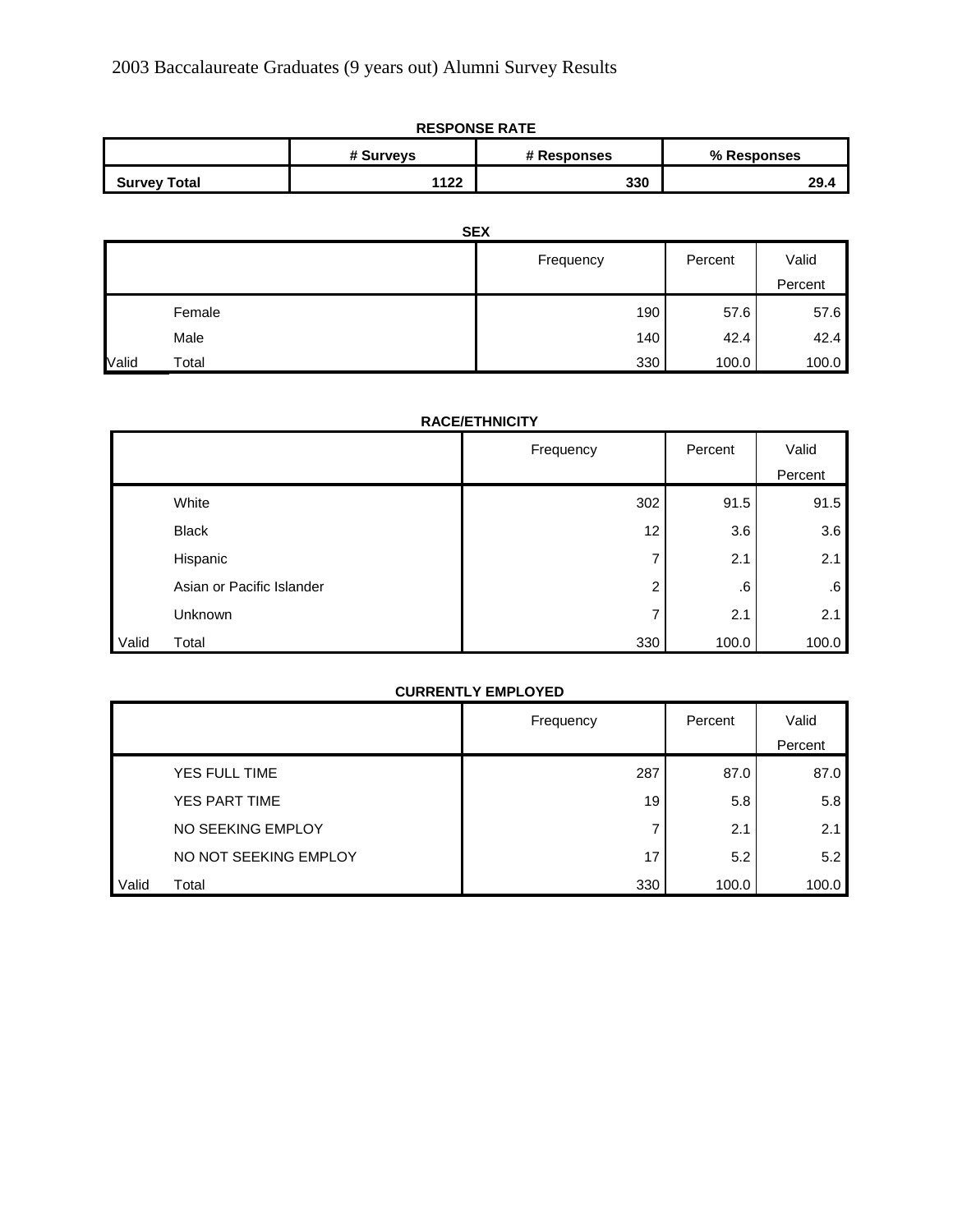|         |                                 | Frequency | Percent | Valid   |
|---------|---------------------------------|-----------|---------|---------|
|         |                                 |           |         | Percent |
|         | NORTHEAST REGION                | 4         | 1.2     | 1.4     |
|         | <b>EASTERN REGION</b>           | 5         | 1.5     | 1.7     |
|         | SOUTHERN REGION                 | 9         | 2.7     | 3.1     |
|         | CENTRAL REGION (EXCLUDES IL)    | 46        | 13.9    | 15.9    |
|         | <b>WESTERN REGION</b>           | 18        | 5.5     | 6.2     |
|         | <b>CHICAGO</b>                  | 19        | 5.8     | 6.6     |
|         | CHICAGO AREA (EXCLUDES CHICAGO) | 66        | 20.0    | 22.8    |
|         | <b>WESTERN ILLINOIS</b>         | 71        | 21.5    | 24.5    |
|         | <b>OTHER ILLINOIS</b>           | 52        | 15.8    | 17.9    |
| Valid   | Total                           | 290       | 87.9    | 100.0   |
|         |                                 |           |         |         |
| Missing |                                 | 40        | 12.1    |         |
| Total   |                                 | 330       | 100.0   |         |

# **EMPLOYMENT ZIP AREA**

#### **CLASSIFY EMPLOYER**

|         |                       | Frequency | Percent | Valid   |
|---------|-----------------------|-----------|---------|---------|
|         |                       |           |         | Percent |
|         | SELF-EMPLOYED         | 14        | 4.2     | 4.6     |
|         | IND/BUSINESS          | 88        | 26.7    | 28.8    |
|         | PROF FIRM             | 13        | 3.9     | 4.2     |
|         | <b>COLLEGE</b>        | 31        | 9.4     | 10.1    |
|         | EL ED                 | 64        | 19.4    | 20.9    |
|         | <b>HEALTH-RELATED</b> | 20        | 6.1     | 6.5     |
|         | <b>GOVERNMENT</b>     | 51        | 15.5    | 16.7    |
|         | <b>ARMED SERVICES</b> | 5         | 1.5     | 1.6     |
|         | NON-PROFIT            | 15        | 4.5     | 4.9     |
|         | <b>OTHER</b>          | 5         | 1.5     | 1.6     |
| Valid   | Total                 | 306       | 92.7    | 100.0   |
|         |                       |           |         |         |
| Missing |                       | 24        | 7.3     |         |
| Total   |                       | 330       | 100.0   |         |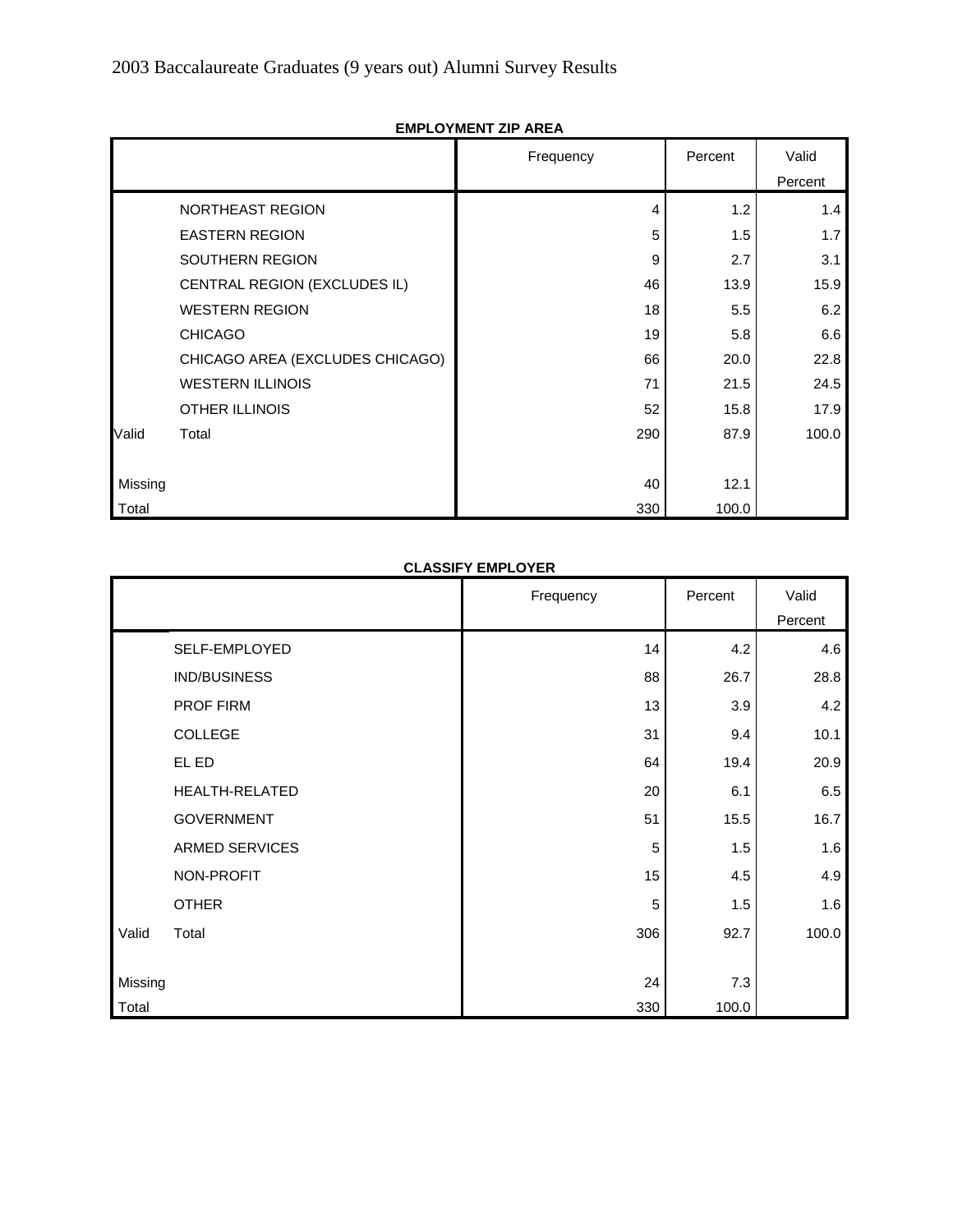|         | טטטוווווי עבו וטוואט     |           |         |         |
|---------|--------------------------|-----------|---------|---------|
|         |                          | Frequency | Percent | Valid   |
|         |                          |           |         | Percent |
|         | <b>VERY SATISFIED</b>    | 117       | 35.5    | 38.2    |
|         | <b>SATISFIED</b>         | 128       | 38.8    | 41.8    |
|         | SOMEWHAT SATISFIED       | 43        | 13.0    | 14.1    |
|         | SOMEWHAT DISSATISFIED    | 11        | 3.3     | 3.6     |
|         | <b>DISSATISFIED</b>      | 3         | .9      | 1.0     |
|         | <b>VERY DISSATISFIED</b> | 4         | 1.2     | 1.3     |
| Valid   | Total                    | 306       | 92.7    | 100.0   |
|         |                          |           |         |         |
| Missing |                          | 24        | 7.3     |         |
| Total   |                          | 330       | 100.0   |         |

# **SATISFIED WITH JOB**

# **JOB RELATED TO DEGREE**

|         |                        | Frequency | Percent | Valid   |
|---------|------------------------|-----------|---------|---------|
|         |                        |           |         | Percent |
|         | <b>CLOSELY RELATED</b> | 150       | 45.5    | 49.0    |
|         | <b>RELATED</b>         | 82        | 24.8    | 26.8    |
|         | <b>UNRELATED</b>       | 74        | 22.4    | 24.2    |
| Valid   | Total                  | 306       | 92.7    | 100.0   |
|         |                        |           |         |         |
| Missing |                        | 24        | 7.3     |         |
| Total   |                        | 330       | 100.0   |         |

# **JOB UNRELATED TO DEGREE BY CHOICE**

|       |            | Frequency | Percent | Valid   |
|-------|------------|-----------|---------|---------|
|       |            |           |         | Percent |
|       | <b>YES</b> | 41        | 12.4    | 55.4    |
|       | <b>NO</b>  | 33        | 10.0    | 44.6    |
| Valid | Total      | 74        | 22.4    | 100.0   |
|       |            |           |         |         |
| Total |            | 330       | 100.0   |         |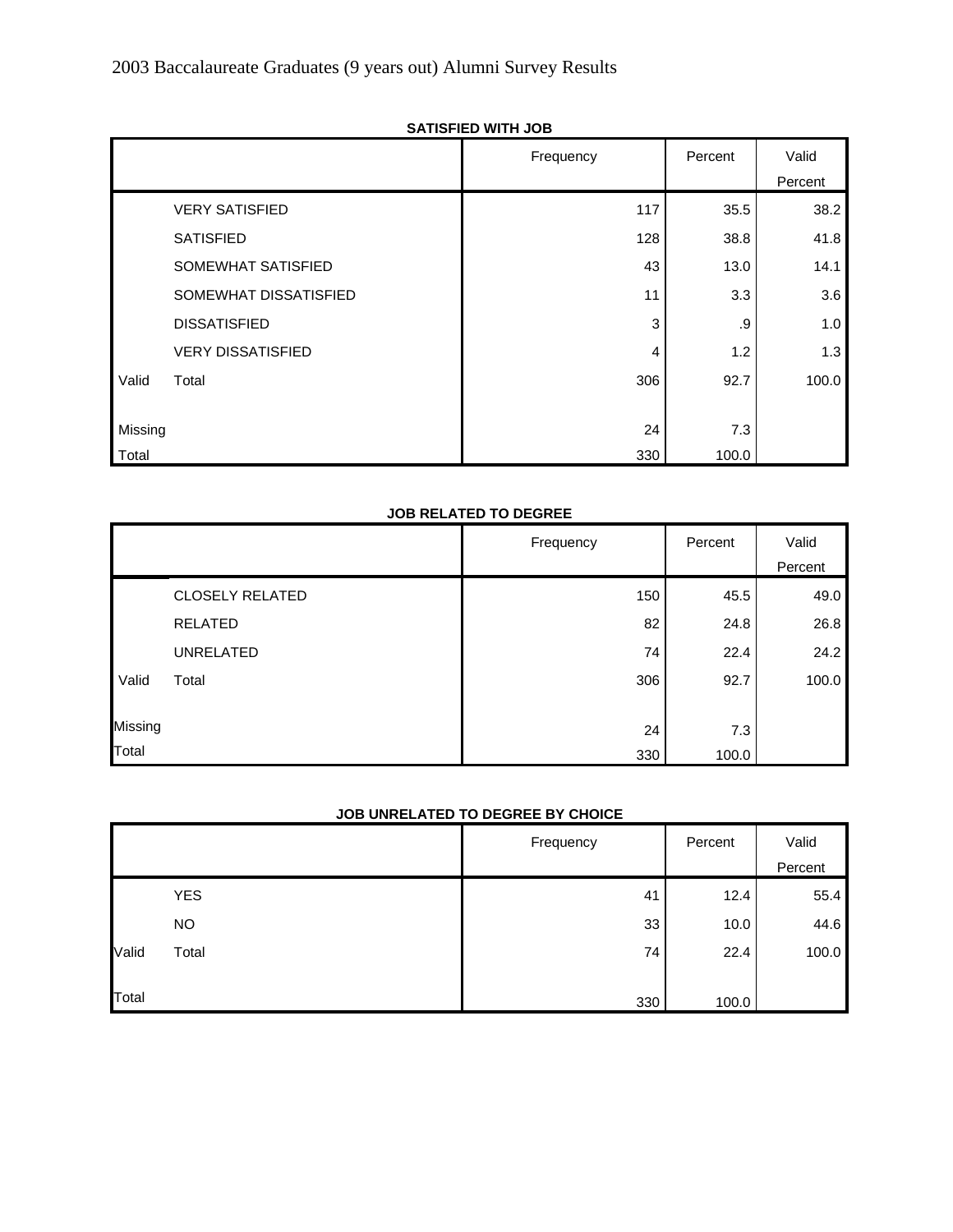|                |               | Frequency | Percent | Valid   |
|----------------|---------------|-----------|---------|---------|
|                |               |           |         | Percent |
|                | <b>ONE</b>    | 91        | 27.6    | 29.8    |
|                | <b>TWO</b>    | 85        | 25.8    | 27.9    |
|                | THREE TO SIX  | 111       | 33.6    | 36.4    |
|                | MORE THAN SIX | 18        | 5.5     | 5.9     |
| Valid          | Total         | 305       | 92.4    | 100.0   |
|                |               |           |         |         |
| Not applicable |               | 24        | 7.3     |         |
| Missing        |               |           | .3      |         |
| Total          |               | 330       | 100.0   |         |

**DIFFERENT EMPLOYERS**

# **OCCUPATION**

|                                            | Frequency | Percent | Valid     |
|--------------------------------------------|-----------|---------|-----------|
|                                            |           |         | Percent   |
| <b>MANAGEMENT</b>                          | 46        | 13.9    | 15.8      |
| <b>BUSINESS OPERATIONS</b>                 | 12        | 3.6     | 4.1       |
| <b>FINANCIAL SPECIALISTS</b>               | 11        | 3.3     | 3.8       |
| <b>COMPUTER SPECIALISTS</b>                | 7         | 2.1     | 2.4       |
| <b>ENGINEERS &amp; RELATED TECHNICIANS</b> | 4         | 1.2     | 1.4       |
| LIFE AND PHYSICAL SCIENTISTS               | 6         | 1.8     | 2.1       |
| SOCIAL SCIENTISTS                          | 3         | .9      | 1.0       |
| <b>HEALTH-REGISTERED NURSES</b>            | 5         | 1.5     | 1.7       |
| <b>HEALTH-THERAPISTS</b>                   | 2         | .6      | .7        |
| <b>HEALTH--OTHER HEALTH</b>                | 10        | 3.0     | 3.4       |
| <b>PRACTITIONERS</b>                       |           |         |           |
| <b>COMMUNITY &amp; SOCIAL SERVICE</b>      | 13        | 3.9     | 4.5       |
| LEGAL--ATTORNEYS--JUDGES                   | 1         | .3      | .3        |
| <b>LEGAL--SUPPORT WORKERS</b>              | 1         | .3      | $\cdot$ 3 |
| EDUCATION--EARLY CHILDHOOD                 | 3         | .9      | 1.0       |
| <b>TEACHERS</b>                            |           |         |           |
| EDUCATION--ELEMENTARY                      | 25        | 7.6     | 8.6       |
| EDUCATION--MIDDLE SCHOOL                   | 16        | 4.8     | 5.5       |
| EDUCATION--SECONDARY SCHOOL                | 8         | 2.4     | 2.7       |
| <b>TEACHERS</b>                            |           |         |           |
| EDUCATION--SPECIAL EDUCATION               | 10        | 3.0     | 3.4       |
| <b>TEACHERS</b>                            |           |         |           |
| EDUCATION--OTHER                           | 13        | 3.9     | 4.5       |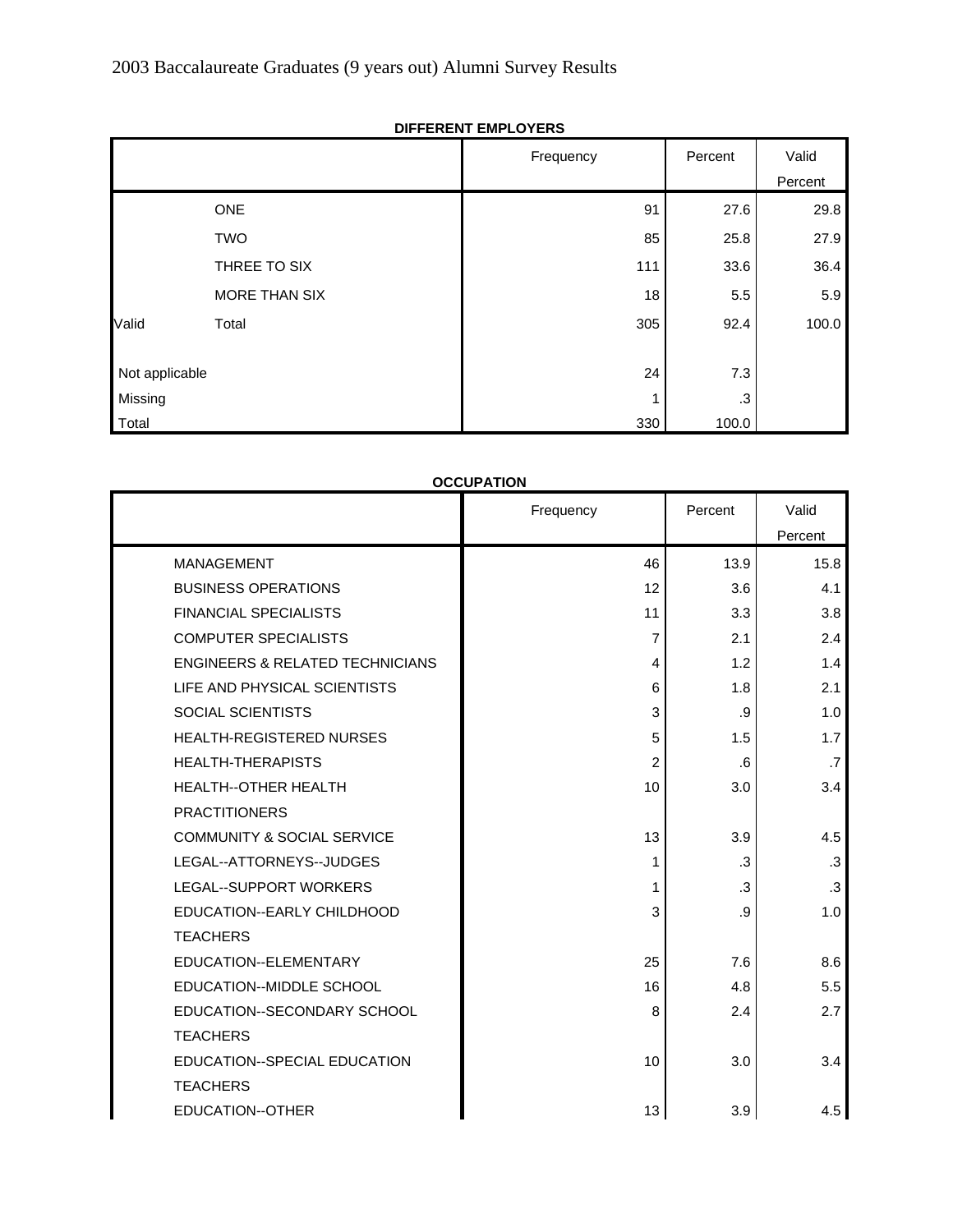|         | ARTS & DESIGN WORKERS                       | 2   | .6    | .7     |
|---------|---------------------------------------------|-----|-------|--------|
|         | ENTERTAINERS & PERFORMERS                   | 3   | .9    | 1.0    |
|         | <b>MEDIA &amp; COMM WORKERS</b>             | 2   | .6    | .7     |
|         | <b>SALES</b>                                | 19  | 5.8   | 6.5    |
|         | <b>OFFICE &amp; ADMINISTRATION</b>          | 16  | 4.8   | 5.5    |
|         | PROTECTIVE SERVICES                         | 38  | 11.5  | 13.0   |
|         | PERSONAL CARE & SERVICES                    | 2   | .6    | .7     |
|         | FARMING, FISHING & FORESTRY                 | 3   | .9    | 1.0    |
|         | <b>CONSTRUCTION &amp; EXTRACTIVE</b>        | 2   | .6    | .7     |
|         | <b>PRODUCTION</b>                           | 4   | 1.2   | 1.4    |
|         | <b>TRANSPORTATION &amp; MATERIAL MOVING</b> |     | .3    | .3     |
|         | <b>MILITARY</b>                             | 4   | 1.2   | 1.4    |
| Valid   | Total                                       | 292 | 88.0  | 100.00 |
|         |                                             |     |       |        |
| Missing |                                             | 38  | 11.5  |        |
| Total   |                                             | 330 | 100.0 |        |

# **INCOME RANGE**

|                |                   | Frequency | Percent | Valid   |
|----------------|-------------------|-----------|---------|---------|
|                |                   |           |         | Percent |
|                | \$10,000 AND LESS |           | .3      | $\cdot$ |
|                | \$10,001-\$20,000 | 9         | 2.7     | 3.2     |
|                | \$20,001-\$30,000 | 16        | 4.8     | 5.7     |
|                | \$30,001-\$40,000 | 52        | 15.8    | 18.4    |
|                | \$40,001-\$50,000 | 55        | 16.7    | 19.4    |
|                | \$50,001-\$60,000 | 51        | 15.5    | 18.0    |
|                | \$60,001-\$70,000 | 33        | 10.0    | 11.7    |
|                | \$70,001-\$80,000 | 27        | 8.2     | 9.6     |
|                | \$80,001 OR MORE  | 39        | 11.8    | 13.8    |
| Valid          | Total             | 283       | 85.8    | 100.0   |
|                |                   |           |         |         |
| Missing        |                   | 23        | $7.0\,$ |         |
| Not applicable |                   | 24        | 7.3     |         |
| Total          |                   | 330       | 100.0   | 100.0   |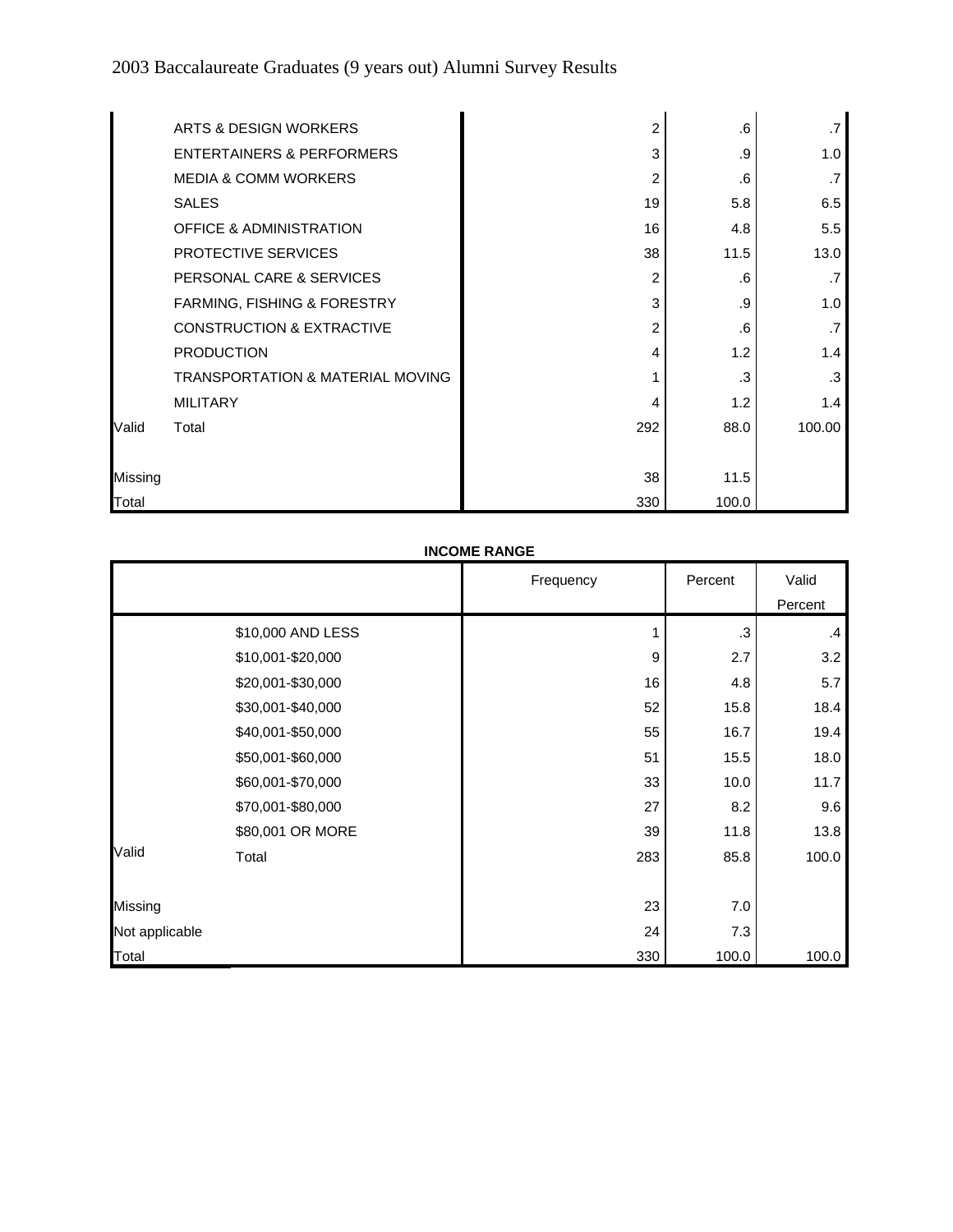# 2003 Baccalaureate Graduates (9 years out) Alumni Survey Results

|         | ------<br>.<br>------- |           |         |               |
|---------|------------------------|-----------|---------|---------------|
|         |                        | Frequency | Percent | Valid Percent |
|         | <b>YES</b>             | 123       | 37.3    | 37.5          |
|         | <b>NO</b>              | 206       | 62.4    | 62.8          |
| Valid   | Total                  | 328       | 99.7    | 100.0         |
|         |                        |           |         |               |
| Missing |                        |           | $.3\,$  |               |
| Total   |                        | 330       | 100.0   |               |

# **EARNED ADDITIONAL DEGREES**

#### **DEGREE EARNED**

|         |                         | Frequency | Percent | <b>Valid Percent</b> |
|---------|-------------------------|-----------|---------|----------------------|
|         | 2ND BACHELOR            | 5         | 1.5     | 4.0                  |
|         | <b>ACADEMIC MASTERS</b> | 78        | 23.6    | 62.9                 |
|         | <b>PROF MASTER</b>      | 24        | 7.3     | 19.4                 |
|         | <b>HEALTH PROF</b>      | 2         | .6      | 1.6                  |
|         | LAW                     | 3         | .9      | 2.4                  |
|         | <b>DOCTORATE</b>        | 4         | 1.2     | 3.2                  |
|         | <b>OTHER</b>            | 8         | 2.4     | 6.5                  |
| Valid   | Total                   | 124       | 37.5    | 100.0                |
|         |                         |           |         |                      |
| Missing |                         | 206       | 62.4    |                      |
| Total   |                         | 330       | 100.0   |                      |

# **CURRENTLY PURSUING DEGREE**

|         |                | Frequency | Percent | <b>Valid Percent</b> |
|---------|----------------|-----------|---------|----------------------|
|         | YES, FULL TIME | 9         | 2.7     | 2.7                  |
|         | YES, PART TIME | 24        | 7.3     | 7.3                  |
|         | <b>NO</b>      | 295       | 89.4    | 89.9                 |
| Valid   | Total          | 328       | 99.4    | 100.0                |
|         |                |           |         |                      |
| Missing |                | 2         | 6.6     |                      |
| Total   |                | 330       | 100.0   |                      |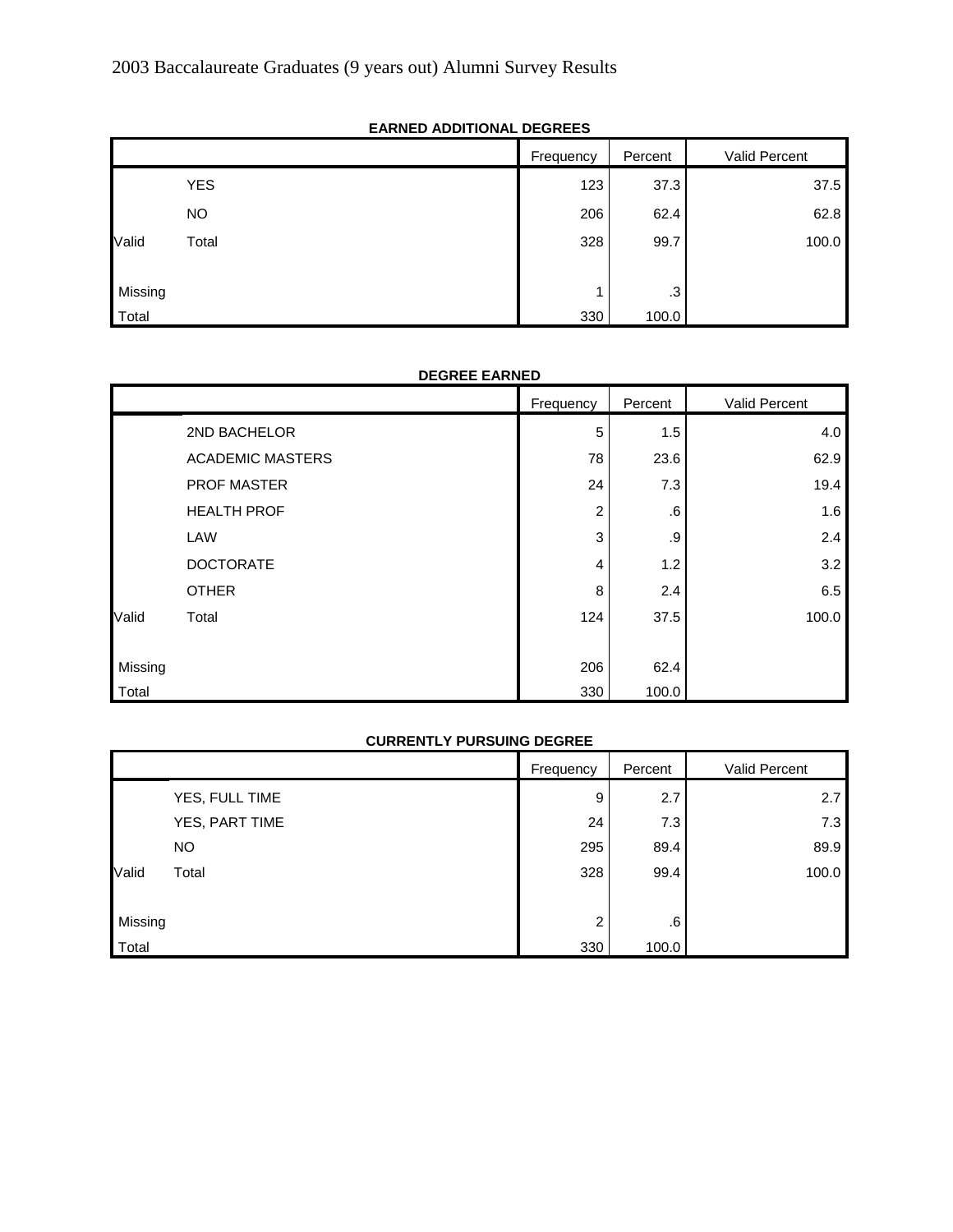|         | <b>DEUNEE FUNJUINU</b>  |           |         |               |
|---------|-------------------------|-----------|---------|---------------|
|         |                         | Frequency | Percent | Valid Percent |
|         | 2ND BACHELOR            |           | .3      | 3.1           |
|         | <b>ACADEMIC MASTERS</b> | 12        | 3.6     | 37.5          |
|         | PROF MASTER             | 6         | 1.8     | 18.8          |
|         | <b>HEALTH PROF</b>      | 1         | .3      | 3.1           |
|         | LAW                     | 4         | .3      | 3.1           |
|         | <b>DOCTORATE</b>        | 6         | 1.8     | 18.8          |
|         | <b>OTHER</b>            | 5         | 1.5     | 15.6          |
| Valid   | Total                   | 32        | 9.6     | 100.0         |
|         |                         |           |         |               |
| Missing |                         | 298       | 90.3    |               |
| Total   |                         | 330       | 100.0   |               |

# **DEGREE PURSUING**

#### **ATTITUDE TOWARD UNIVERSITY**

|       |                          | Frequency | Percent | Valid Percent |
|-------|--------------------------|-----------|---------|---------------|
|       | <b>STRONGLY POSITIVE</b> | 101       | 30.6    | 30.6          |
|       | <b>POSITIVE</b>          | 184       | 55.8    | 55.8          |
|       | SOMEWHAT POSITIVE        | 36        | 10.9    | 10.9          |
|       | SOMEWHAT NEGATIVE        |           | 2.1     | 2.1           |
|       | <b>NEGATIVE</b>          |           | .3      | .3            |
|       | STRONGLY NEGATIVE        |           | .3      | .3            |
| Valid | Total                    | 330       | 100.0   | 100.0         |

#### **ATTITUDE TOWARD WIU DEGREE MAJOR**

|       |                          | Frequency | Percent | <b>Valid Percent</b> |
|-------|--------------------------|-----------|---------|----------------------|
|       | <b>STRONGLY POSITIVE</b> | 106       | 32.1    | 32.1                 |
|       | <b>POSITIVE</b>          | 149       | 45.2    | 45.2                 |
|       | SOMEWHAT POSITIVE        | 47        | 14.2    | 14.2                 |
|       | SOMEWHAT NEGATIVE        | 22        | 6.7     | 6.7                  |
|       | <b>NEGATIVE</b>          | 5         | 1.5     | 1.5                  |
|       | <b>STRONGLY NEGATIVE</b> |           | .3      | .3                   |
| Valid | Total                    | 330       | 100.0   | 100.0                |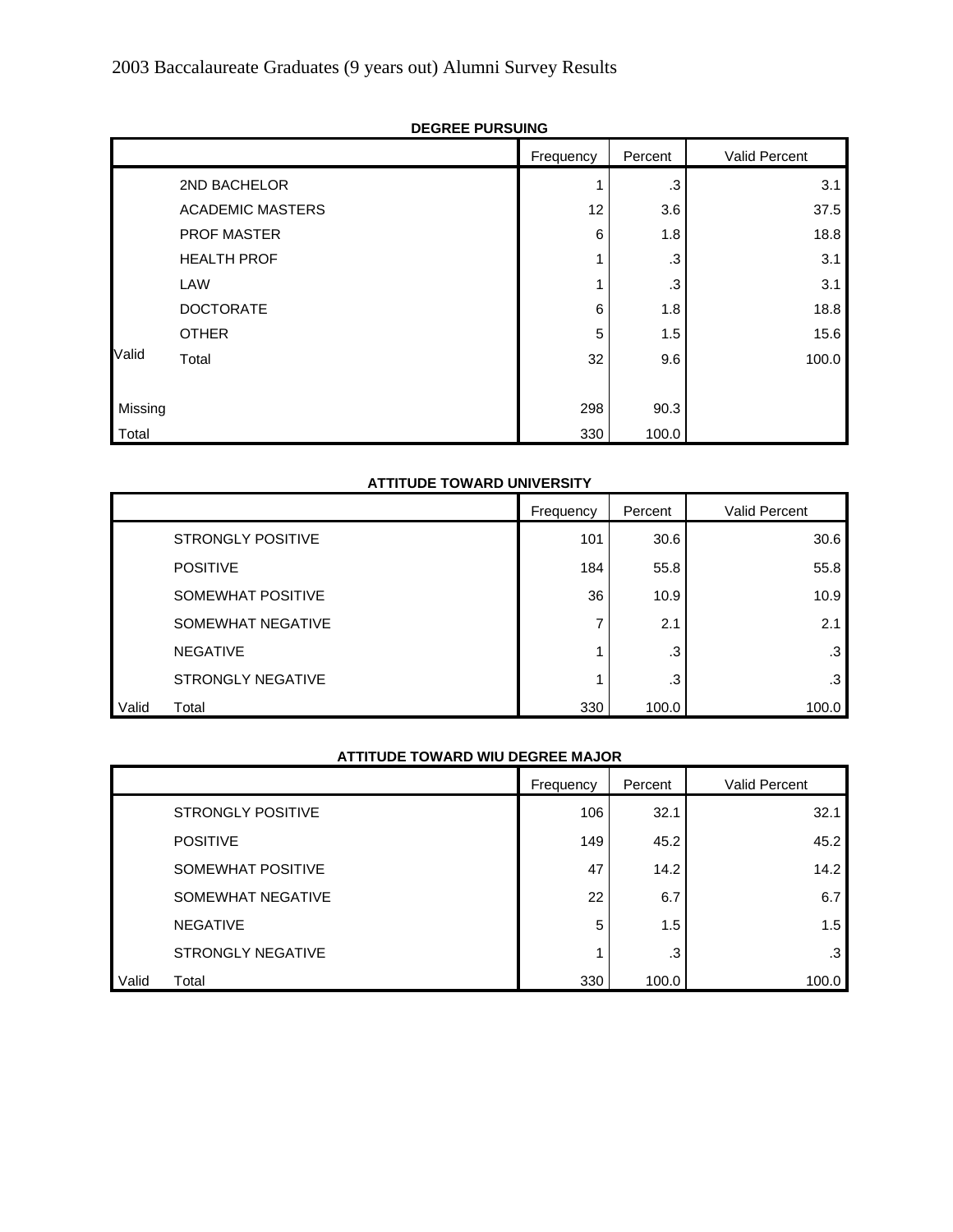|         |                     | Frequency | Percent | Valid Percent |
|---------|---------------------|-----------|---------|---------------|
|         | <b>VERY WELL</b>    | 75        | 22.7    | 22.9          |
|         | WELL                | 116       | 35.2    | 35.4          |
|         | ADEQUATELY          | 103       | 31.2    | 31.4          |
|         | <b>INADEQUATELY</b> | 25        | 7.6     | 7.6           |
|         | <b>POORLY</b>       | 5         | 1.5     | 1.5           |
|         | <b>VERY POORLY</b>  | 4         | 1.2     | 1.2           |
| Valid   | Total               | 328       | 99.4    | 100.0         |
|         |                     |           |         |               |
| Missing |                     | 2         | .6      |               |
| Total   |                     | 330       | 100.0   |               |

# **DEGREE PREPARED FOR CAREER PATH**

#### **DEVELOP CRITICAL THINKING**

|         |                         | Frequency | Percent | Valid Percent |
|---------|-------------------------|-----------|---------|---------------|
|         | EXTREMELY HELPFUL       | 54        | 16.4    | 16.5          |
|         | <b>VERY HELPFUL</b>     | 159       | 48.2    | 48.6          |
|         | MODERATELY HELPFUL      | 100       | 30.3    | 30.6          |
|         | <b>SLIGHTLY HELPFUL</b> | 14        | 4.2     | 4.3           |
| Valid   | Total                   | 327       | 99.1    | 100.0         |
|         |                         |           |         |               |
| Missing |                         | 3         | .9      |               |
| Total   |                         | 330       | 100.0   |               |

#### **DEVELOP SENSE OF ETHICS**

|         |                          | Frequency | Percent | Valid Percent |
|---------|--------------------------|-----------|---------|---------------|
|         | <b>EXTREMELY HELPFUL</b> | 40        | 12.1    | 12.2          |
|         | <b>VERY HELPFUL</b>      | 127       | 38.5    | 38.8          |
|         | MODERATELY HELPFUL       | 119       | 36.1    | 36.4          |
|         | <b>SLIGHTLY HELPFUL</b>  | 33        | 10.0    | 10.1          |
|         | <b>NOT HELPFUL</b>       | 8         | 2.4     | 2.4           |
| Valid   | Total                    | 327       | 99.1    | 100.0         |
|         |                          |           |         |               |
| Missing |                          | 3         | .9      |               |
| Total   |                          | 330       | 100.0   |               |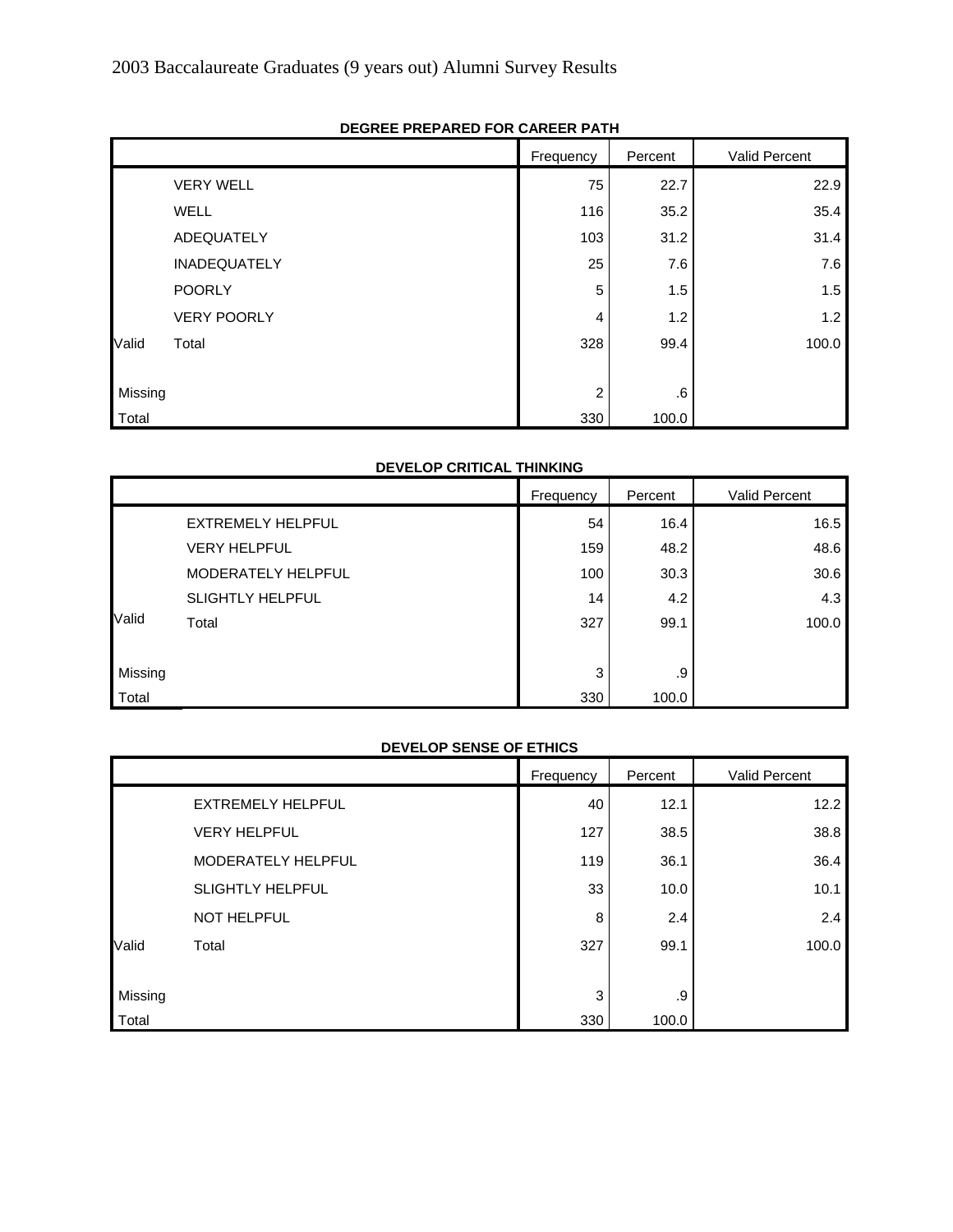|         |                          | Frequency | Percent | Valid Percent |
|---------|--------------------------|-----------|---------|---------------|
|         | <b>EXTREMELY HELPFUL</b> | 78        | 23.6    | 23.9          |
|         | <b>VERY HELPFUL</b>      | 144       | 43.6    | 44.0          |
|         | MODERATELY HELPFUL       | 79        | 23.9    | 24.2          |
|         | <b>SLIGHTLY HELPFUL</b>  | 21        | 6.4     | 6.4           |
|         | <b>NOT HELPFUL</b>       | 5         | 1.5     | 1.5           |
| Valid   | Total                    | 327       | 100.0   | 100.0         |
|         |                          |           |         |               |
| Missing |                          | 3         | .9      |               |
| Total   |                          | 330       | 100.0   |               |

#### **GREATER UNDERSTANDING OF PEOPLE**

#### **MORE ACTIVE CITIZEN**

|         |                          | Frequency | Percent | Valid Percent |
|---------|--------------------------|-----------|---------|---------------|
|         | <b>EXTREMELY HELPFUL</b> | 47        | 14.2    | 14.4          |
|         | <b>VERY HELPFUL</b>      | 102       | 30.9    | 31.3          |
|         | MODERATELY HELPFUL       | 103       | 31.2    | 31.6          |
|         | <b>SLIGHTLY HELPFUL</b>  | 51        | 15.5    | 15.6          |
|         | <b>NOT HELPFUL</b>       | 23        | 7.0     | 7.1           |
| Valid   | Total                    | 326       | 98.8    | 100.0         |
|         |                          |           |         |               |
| Missing |                          | 4         | 1.2     |               |
| Total   |                          | 330       | 100.0   |               |

#### **IMPROVING QUALITY OF LIFE**

|         |                          | Frequency | Percent | Valid Percent |
|---------|--------------------------|-----------|---------|---------------|
|         | <b>EXTREMELY HELPFUL</b> | 59        | 17.9    | 18.2          |
|         | <b>VERY HELPFUL</b>      | 128       | 38.8    | 39.4          |
|         | MODERATELY HELPFUL       | 104       | 31.5    | 32.0          |
|         | <b>SLIGHTLY HELPFUL</b>  | 26        | 7.9     | 8.0           |
|         | <b>NOT HELPFUL</b>       | 8         | 2.4     | 2.5           |
| Valid   | Total                    | 325       | 98.5    | 100.0         |
|         |                          |           |         |               |
| Missing |                          | 5         | 1.5     |               |
| Total   |                          | 330       | 100.0   |               |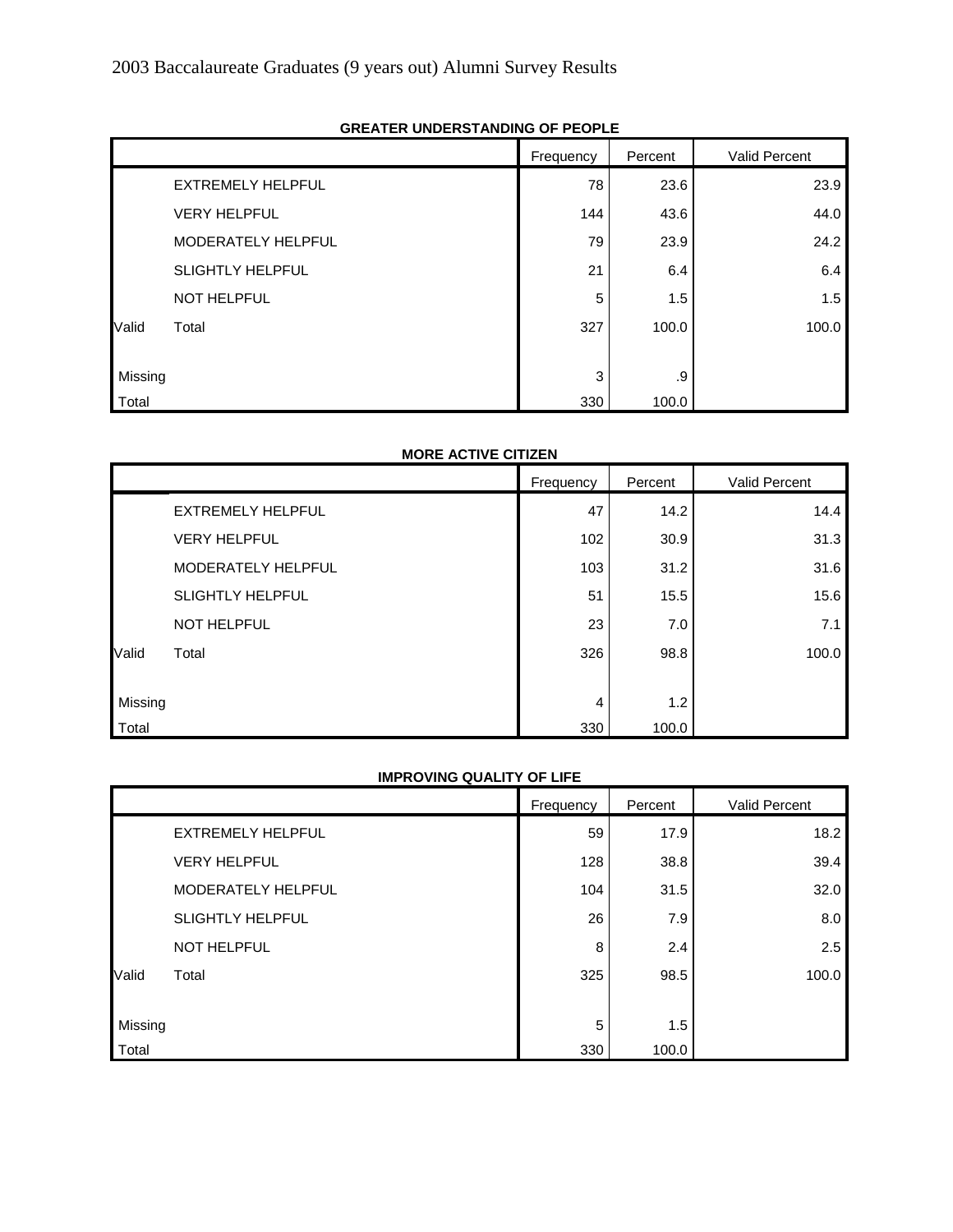|         |                          | Frequency | Percent | Valid Percent |
|---------|--------------------------|-----------|---------|---------------|
|         | <b>VERY SATISFIED</b>    | 168       | 50.9    | 51.7          |
|         | SOMEWHAT SATISFIED       | 143       | 43.3    | 44.0          |
|         | SOMEWHAT DISSATISFIED    | 11        | 3.3     | 3.4           |
|         | <b>VERY DISSATISFIED</b> | 3         | .9      | .9            |
| Valid   | Total                    | 325       | 98.4    | 100.0         |
|         |                          |           |         |               |
| Missing |                          | 5         | 1.5     |               |
| Total   |                          | 330       | 100.0   |               |

# **LEVEL OF EFFORT**

#### **SCHEDULING-COURSE AVAILABILITY**

|         |                          | Frequency | Percent | Valid Percent |
|---------|--------------------------|-----------|---------|---------------|
|         | <b>VERY SATISFIED</b>    | 182       | 55.2    | 55.8          |
|         | SOMEWHAT SATISFIED       | 127       | 38.5    | 39.0          |
|         | SOMEWHAT DISSATISFIED    | 14        | 4.2     | 4.3           |
|         | <b>VERY DISSATISFIED</b> | 3         | .9      | .9            |
| Valid   | Total                    | 326       | 98.8    | 100.0         |
|         |                          |           |         |               |
| Missing |                          | 4         | 1.2     |               |
| Total   |                          | 330       | 100.0   |               |

# **QUALITY OF LIBRARY MATERIALS**

|         |                          | Frequency | Percent | Valid Percent |
|---------|--------------------------|-----------|---------|---------------|
|         | <b>VERY SATISFIED</b>    | 156       | 47.3    | 48.1          |
|         | SOMEWHAT SATISFIED       | 152       | 46.1    | 46.9          |
|         | SOMEWHAT DISSATISFIED    | 14        | 4.2     | 4.3           |
|         | <b>VERY DISSATISFIED</b> | 2         | .6      | .6            |
| Valid   | Total                    | 324       | 98.2    | 100.0         |
|         |                          |           |         |               |
| Missing |                          | 6         | 1.8     |               |
| Total   |                          | 330       | 100.0   |               |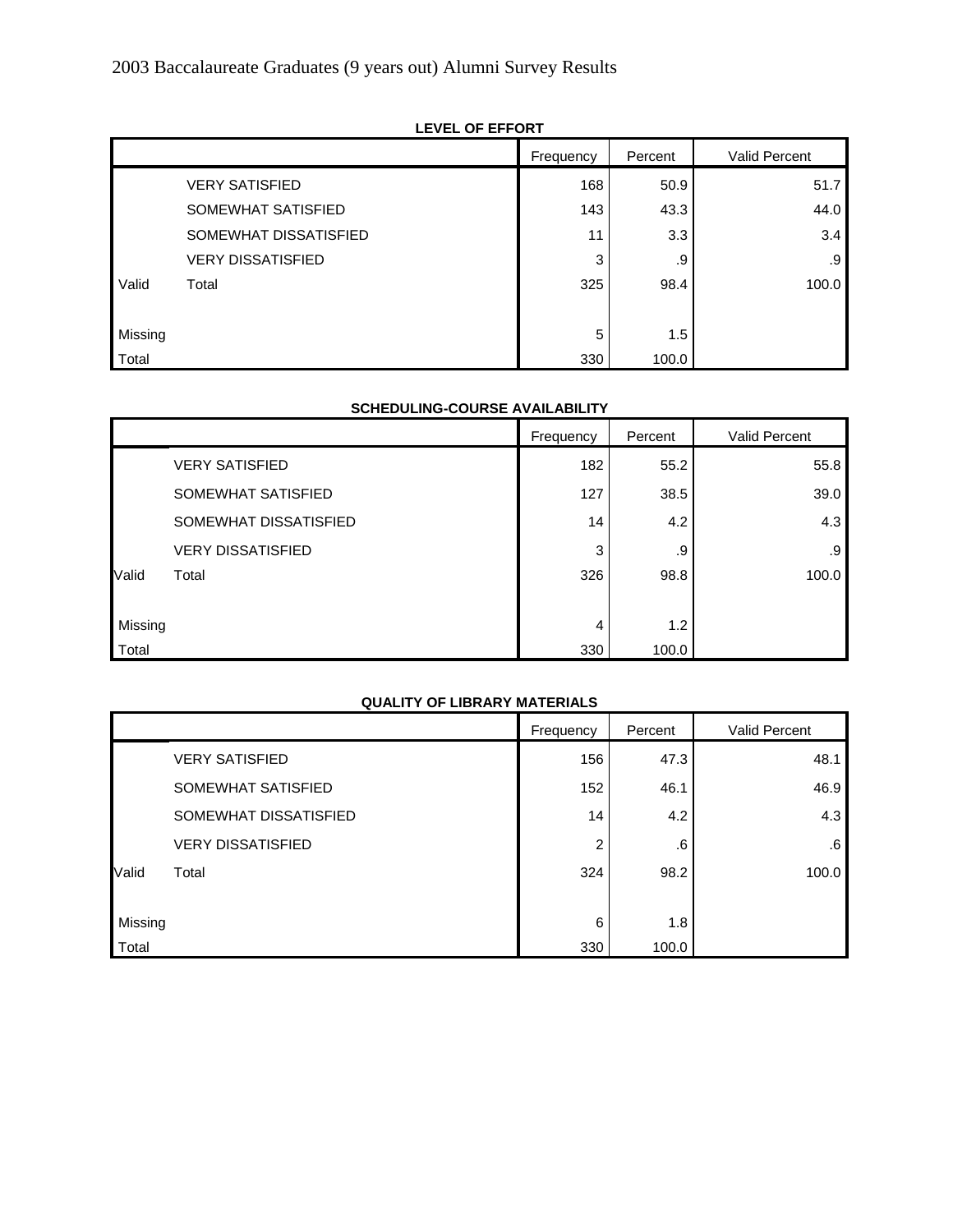|         |                          | Frequency | Percent | Valid Percent |  |
|---------|--------------------------|-----------|---------|---------------|--|
|         | <b>VERY SATISFIED</b>    | 149       | 45.2    | 45.8          |  |
|         | SOMEWHAT SATISFIED       | 132       | 40.0    | 40.6          |  |
|         | SOMEWHAT DISSATISFIED    | 36        | 10.9    | 11.1          |  |
|         | <b>VERY DISSATISFIED</b> | 8         | 2.4     | 2.5           |  |
| Valid   | Total                    | 325       | 98.5    | 100.0         |  |
|         |                          |           |         |               |  |
| Missing |                          | 5         | 1.5     |               |  |
| Total   |                          | 330       | 100.0   |               |  |

# **QUALITY OF ACADEMIC ADVISING**

# **SATISFACTION WITH MAJOR**

|         |                          | Frequency | Percent | Valid Percent |
|---------|--------------------------|-----------|---------|---------------|
|         | <b>VERY SATISFIED</b>    | 167       | 50.6    | 51.4          |
|         | SOMEWHAT SATISFIED       | 142       | 43.0    | 43.7          |
|         | SOMEWHAT DISSATISFIED    | 15        | 4.5     | 4.6           |
|         | <b>VERY DISSATISFIED</b> |           | .3      | .3            |
| Valid   | Total                    | 325       | 98.4    | 100.0         |
|         |                          |           |         |               |
| Missing |                          | 5         | 1.5     |               |
| Total   |                          | 330       | 100.0   |               |

#### **EFFECT OF DEBT INCURRED**

|         |                 | Frequency | Percent | Valid Percent |
|---------|-----------------|-----------|---------|---------------|
|         | <b>SERIOUS</b>  | 10        | 3.0     | 3.1           |
|         | <b>MODERATE</b> | 80        | 24.2    | 25.2          |
|         | <b>MINOR</b>    | 82        | 24.8    | 25.8          |
|         | NOT A PROBLEM   | 146       | 44.2    | 45.9          |
| Valid   | Total           | 318       | 96.2    | 100.0         |
|         |                 |           |         |               |
| Missing |                 | 12        | 3.6     |               |
| Total   |                 | 330       | 100.0   |               |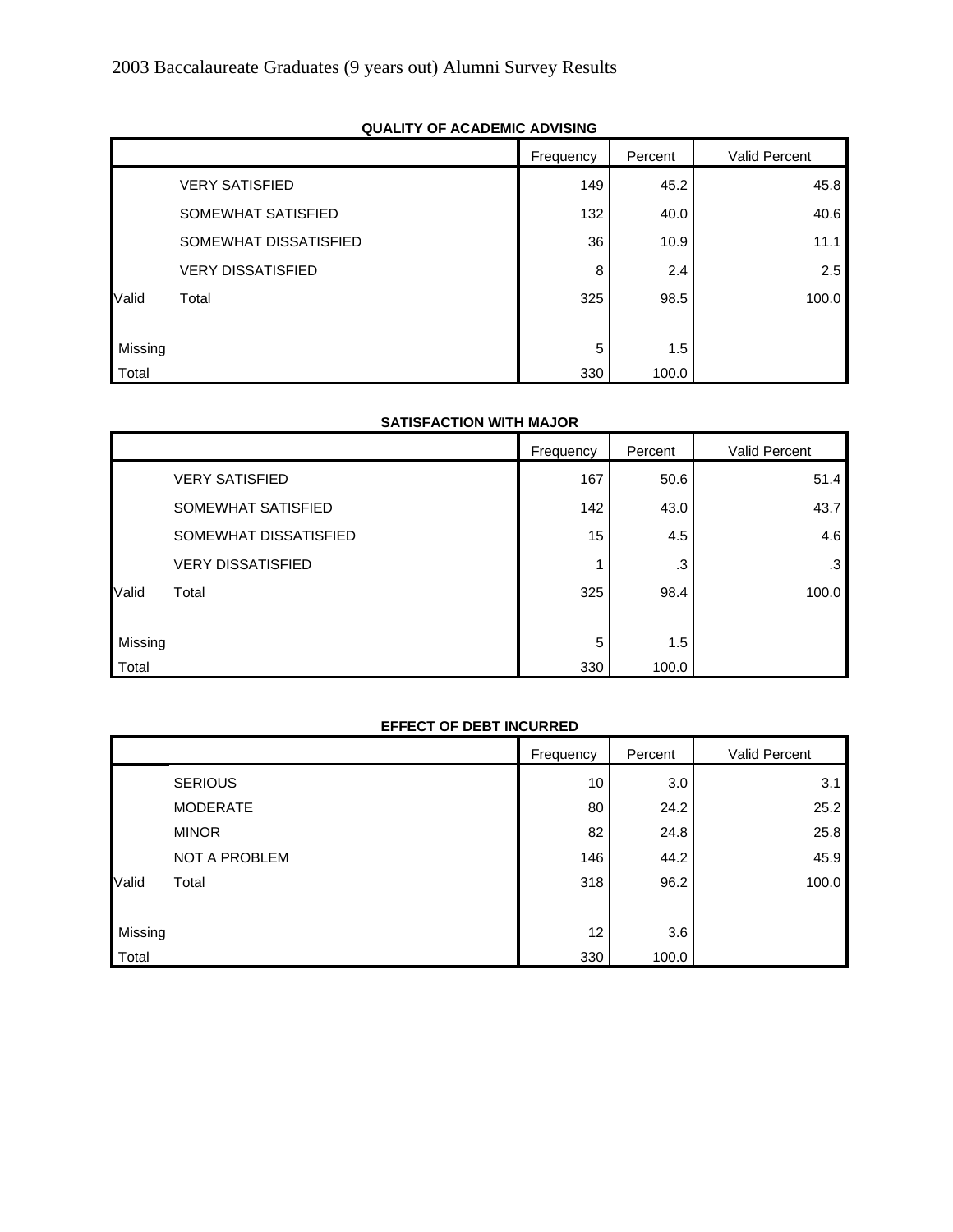|         |                  | Frequency | Percent | Valid Percent |
|---------|------------------|-----------|---------|---------------|
|         | \$3,000 OR LESS  | 6         | 1.8     | 3.2           |
|         | $$3,001 - 7,500$ | 14        | 4.2     | 7.4           |
|         | \$07,501-10,000  | 27        | 8.2     | 14.4          |
|         | \$10,001-15,000  | 37        | 11.2    | 19.7          |
|         | \$15,000 OR MORE | 104       | 31.5    | 55.3          |
| Valid   | Total            | 188       | 56.9    | 100.0         |
|         |                  |           |         |               |
| Missing |                  | 142       | 43.0    |               |
| Total   |                  | 330       | 100.0   |               |

# **RANGE OF AMOUNT OF DEBT INCURRED**

# **WILLING TO CONTACT LOCAL LEGISLATORS**

|       |                  | Frequency | Percent | Valid Percent |
|-------|------------------|-----------|---------|---------------|
|       | <b>YES</b>       | 113       | 34.2    | 34.6          |
|       | <b>NO</b>        | 120       | 36.4    | 36.7          |
| Valid | Don't live in IL | 94        | 28.5    | 28.7          |
|       | Total            | 327       | 99.1    | 100.0         |
|       |                  |           |         |               |
|       | Missing          | 3         | .9      |               |
|       | Total            | 330       | 100.0   |               |

#### **TEACHER ED COMPLETION**

|         |            | Frequency | Percent | Valid Percent |
|---------|------------|-----------|---------|---------------|
|         | <b>YES</b> | 71        | 21.5    | 22.0          |
|         | <b>NO</b>  | 249       | 75.5    | 77.3          |
| Valid   | Total      | 322       | 97.6    | 100.0         |
|         |            |           |         |               |
| Missing |            | 10        | 3.0     |               |
| Total   |            | 330       | 100.0   |               |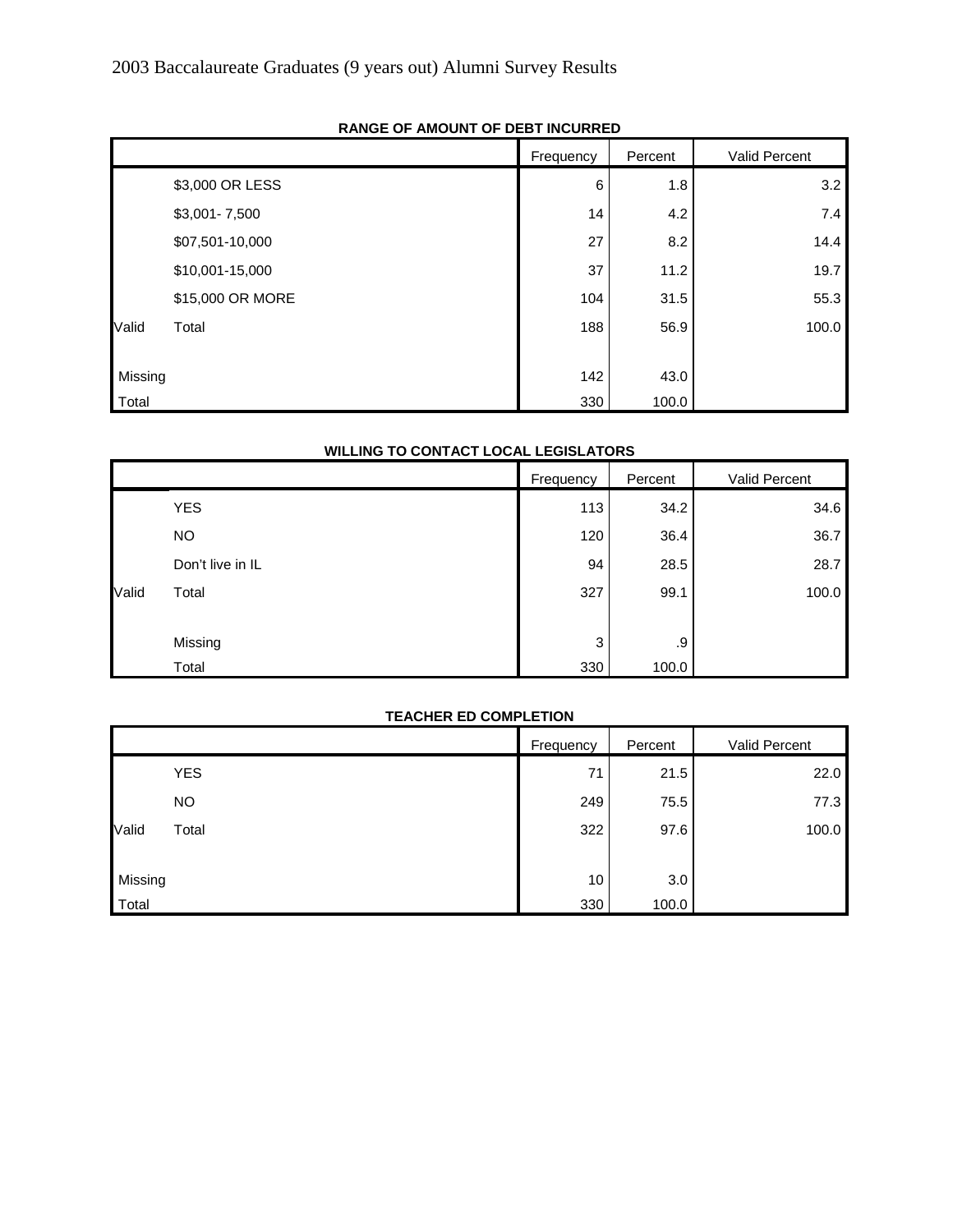# IF YOU COMPLETED A TEACHER EDUCATION DEGREE PROGRAM AT WIU, HOW WOULD YOU RATE YOUR PREPARATION FOR THE ROLE OF A TEACHER IN THE AREAS GIVEN BELOW?

|         |                  | Frequency | Percent | Valid Percent |
|---------|------------------|-----------|---------|---------------|
|         | <b>EXCELLENT</b> | 36        | 10.9    | 50.0          |
|         | GOOD             | 31        | 9.4     | 43.1          |
|         | <b>FAIR</b>      | 5         | 1.5     | 6.9           |
| Valid   | Total            | 72        | 21.8    | 100.0         |
|         |                  |           |         |               |
| Missing |                  | 258       | 78.2    |               |
| Total   |                  | 330       | 100.0   |               |

#### **SUBJECT MATTER PREPARATION**

#### **HUMAN GROWTH AND DEVELOPMENT**

|         |                  | Frequency | Percent | Valid Percent |
|---------|------------------|-----------|---------|---------------|
|         | <b>EXCELLENT</b> | 29        | 8.8     | 40.8          |
|         | GOOD             | 35        | 10.6    | 49.3          |
|         | <b>FAIR</b>      | ⇁         | 2.1     | 9.9           |
| Valid   | Total            | 71        | 21.5    | 100.0         |
|         |                  |           |         |               |
| Missing |                  | 259       | 78.5    |               |
| Total   |                  | 330       | 100.0   |               |

#### **LEARNING THEORIES AND LEARNING STYLES**

|         |                  | Frequency | Percent | Valid Percent |
|---------|------------------|-----------|---------|---------------|
|         | <b>EXCELLENT</b> | 25        | 7.6     | 36.2          |
|         | GOOD             | 40        | 12.1    | 56.3          |
|         | <b>FAIR</b>      | 6         | 1.8     | 8.5           |
| Valid   | Total            | 71        | 21.5    | 100.0         |
|         |                  |           |         |               |
| Missing |                  | 259       | 78.5    |               |
| Total   |                  | 330       | 100.0   |               |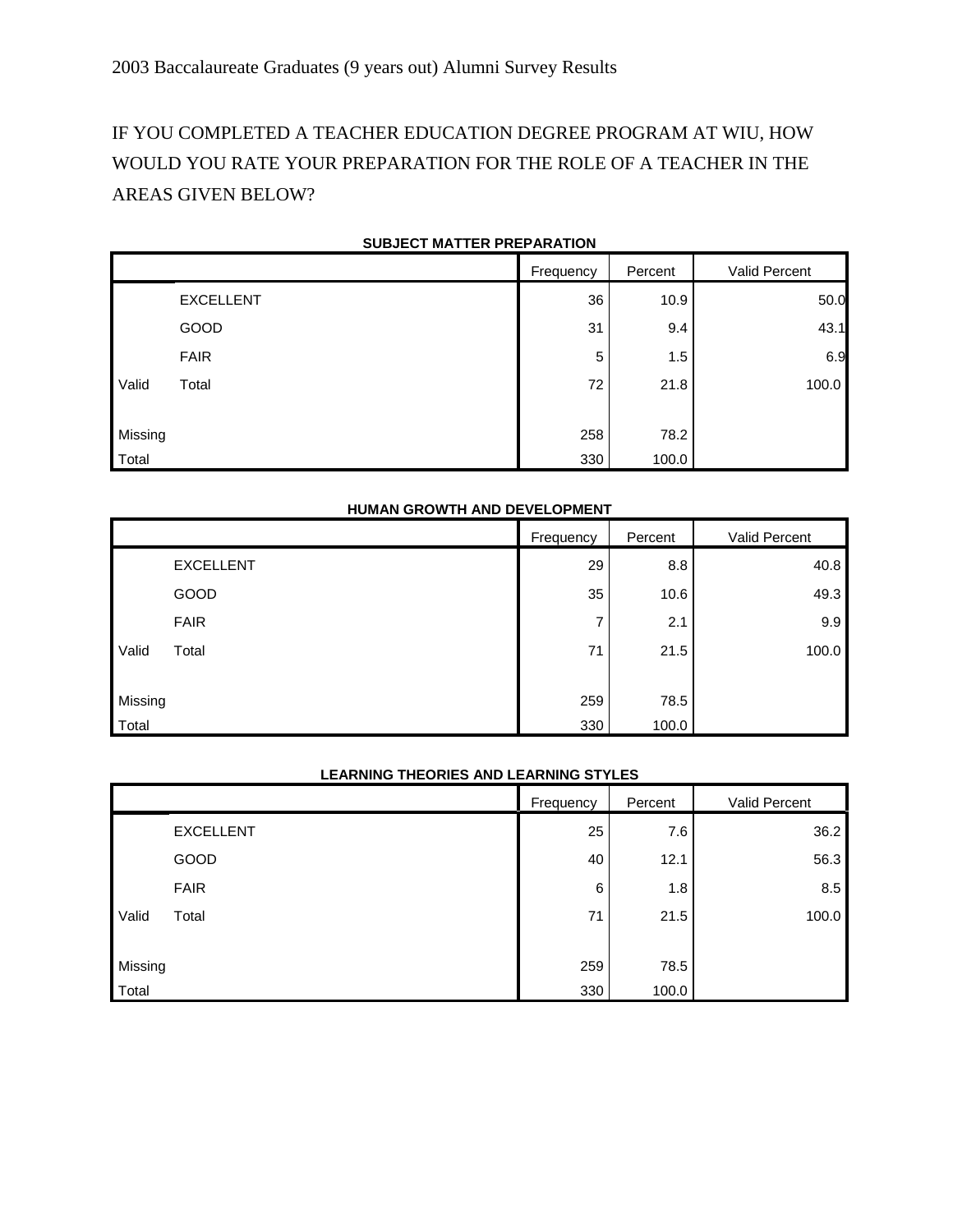|         | <b>ULAUUINUUIN INAITAULINLITTI</b> |           |         |               |
|---------|------------------------------------|-----------|---------|---------------|
|         |                                    | Frequency | Percent | Valid Percent |
|         | <b>EXCELLENT</b>                   | 19        | 5.8     | 26.8          |
|         | GOOD                               | 25        | 7.6     | 35.2          |
|         | <b>FAIR</b>                        | 17        | 5.2     | 23.9          |
|         | <b>POOR</b>                        | 10        | 3.0     | 14.1          |
| Valid   | Total                              | 71        | 21.6    | 100.0         |
|         |                                    |           |         |               |
| Missing |                                    | 259       | 78.5    |               |
| Total   |                                    | 330       | 100.0   |               |

# **CLASSROOM MANAGEMENT**

#### **RESPONDING TO VARIED AND MULTICULTURAL NEEDS WITHIN THE SCHOOL SETTING**

|         |                  | Frequency | Percent | Valid Percent |
|---------|------------------|-----------|---------|---------------|
|         | <b>EXCELLENT</b> | 15        | 4.5     | 21.1          |
|         | GOOD             | 35        | 10.6    | 49.3          |
|         | <b>FAIR</b>      | 16        | 4.8     | 22.5          |
|         | <b>POOR</b>      | 5         | 1.5     | $7.0\,$       |
| Valid   | Total            | 71        | 21.4    | 100.0         |
|         |                  |           |         |               |
| Missing |                  | 259       | 78.5    |               |
| Total   |                  | 330       | 100.0   |               |

#### **PLANNING INSTRUCTION LEADING TO MEASURABLE OBJECTIVES**

|         |                  | Frequency | Percent | Valid Percent |
|---------|------------------|-----------|---------|---------------|
|         | <b>EXCELLENT</b> | 29        | 8.8     | 40.8          |
|         | GOOD             | 29        | 8.8     | 40.8          |
|         | <b>FAIR</b>      | 11        | 3.3     | 15.5          |
|         | <b>POOR</b>      | 2         | .6      | 2.8           |
| Valid   | Total            | 71        | 21.5    | 100.0         |
|         |                  |           |         |               |
| Missing |                  | 259       | 78.5    |               |
| Total   |                  | 330       | 100.0   |               |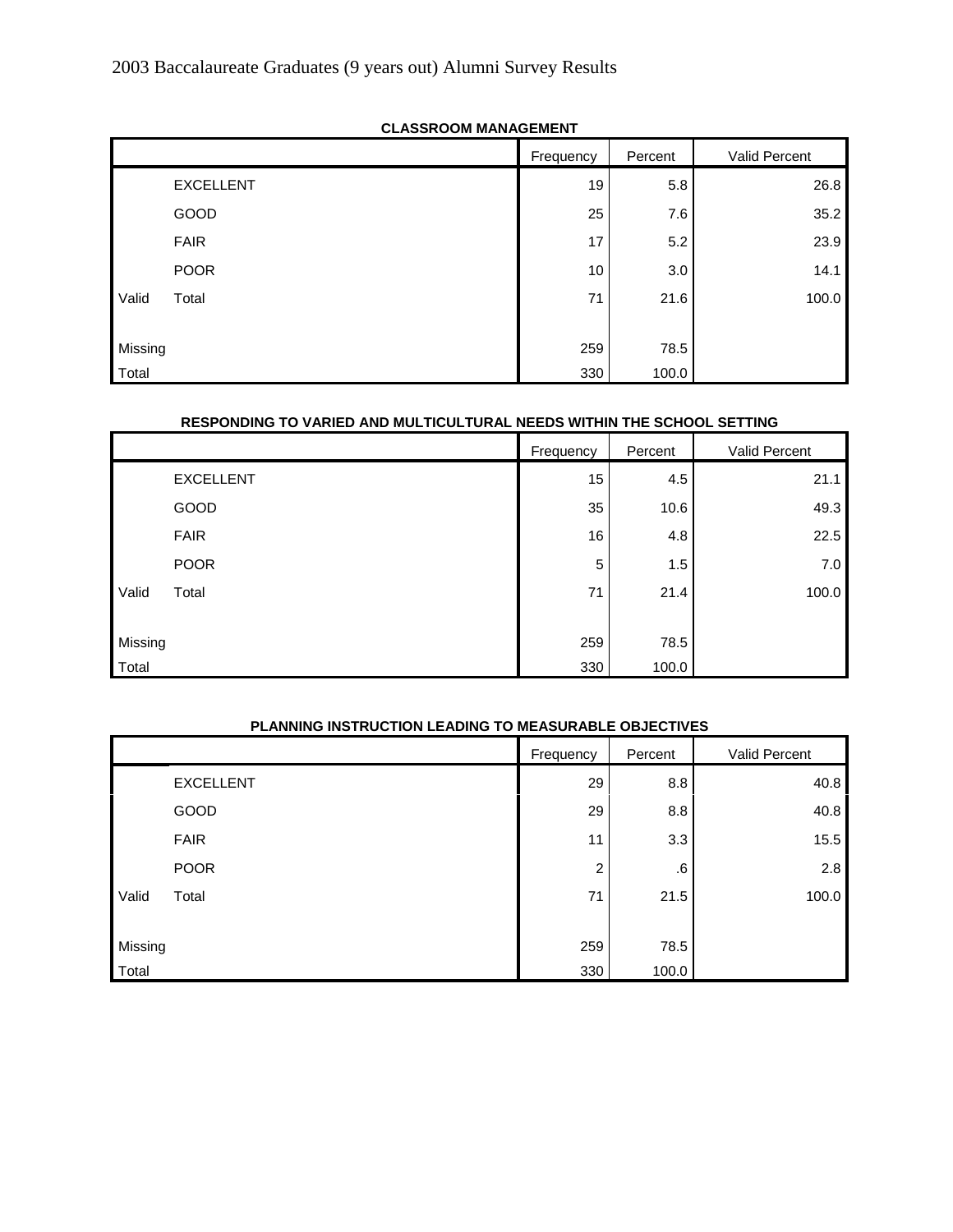|         | -                |           |         |               |
|---------|------------------|-----------|---------|---------------|
|         |                  | Frequency | Percent | Valid Percent |
|         | <b>EXCELLENT</b> | 32        | 9.7     | 45.1          |
|         | GOOD             | 31        | 9.4     | 43.7          |
|         | <b>FAIR</b>      | ⇁         | 2.1     | 9.9           |
|         | <b>POOR</b>      |           | .3      | 1.4           |
| Valid   | Total            | 71        | 21.5    | 100.0         |
|         |                  |           |         |               |
| Missing |                  | 259       | 78.5    |               |
| Total   |                  | 330       | 100.0   |               |

# **SELECTING AND USING APPROPRIATE MATERIALS AND TEACHING AIDS**

#### **DIAGNOSING AND EVALUATING STUDENT NEEDS**

|         |                  | Frequency | Percent | Valid Percent |
|---------|------------------|-----------|---------|---------------|
|         | <b>EXCELLENT</b> | 16        | 4.8     | 22.5          |
|         | GOOD             | 39        | 11.8    | 54.9          |
|         | <b>FAIR</b>      | 15        | 4.5     | 21.1          |
|         | <b>POOR</b>      |           | .3      | 1.4           |
| Valid   | Total            | 71        | 21.4    | 100.00        |
|         |                  |           |         |               |
| Missing |                  | 259       | 78.5    |               |
| Total   |                  | 330       | 100.0   |               |

# **ENCOURAGING AND MOTIVATING STUDENTS TOWARD LEARNING**

|         |                  | Frequency | Percent | Valid Percent |
|---------|------------------|-----------|---------|---------------|
|         | <b>EXCELLENT</b> | 22        | 6.7     | 31.4          |
|         | GOOD             | 37        | 11.2    | 52.9          |
|         | <b>FAIR</b>      | 9         | 2.7     | 12.9          |
|         | <b>POOR</b>      | 2         | .6      | 2.9           |
| Valid   | Total            | 70        | 21.2    | 100.0         |
|         |                  |           |         |               |
| Missing |                  | 260       | 78.8    |               |
| Total   |                  | 330       | 100.0   |               |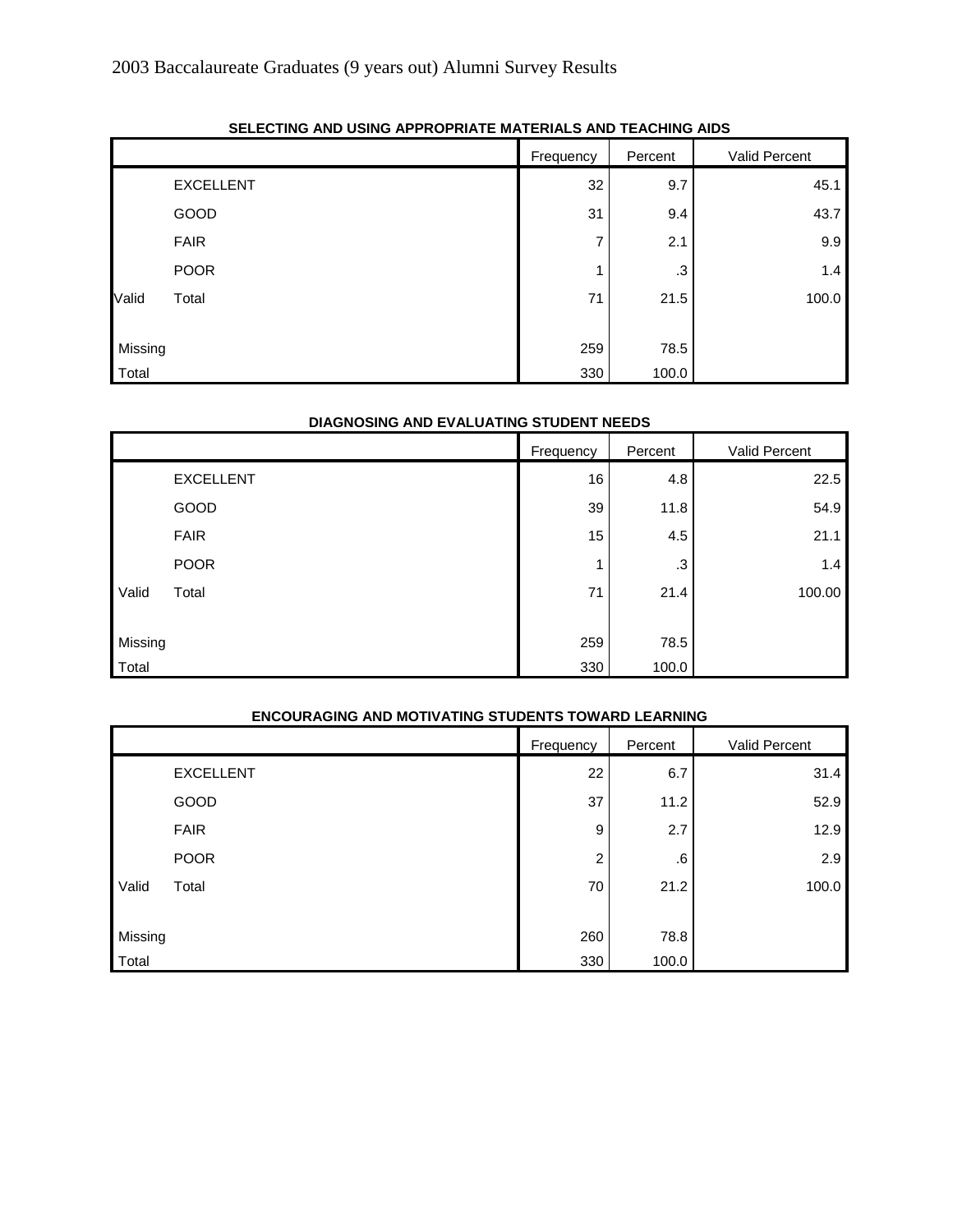|         | AUULI IIIIU IIIL DII I LIILIULU UI IIIDITIDUALU |           |         |               |
|---------|-------------------------------------------------|-----------|---------|---------------|
|         |                                                 | Frequency | Percent | Valid Percent |
|         | <b>EXCELLENT</b>                                | 36        | 10.9    | 50.7          |
|         | GOOD                                            | 27        | 8.2     | 38.0          |
|         | <b>FAIR</b>                                     | ⇁         | 2.1     | 9.9           |
|         | <b>POOR</b>                                     |           | .3      | 1.4           |
| Valid   | Total                                           | 71        | 21.5    | 100.0         |
|         |                                                 |           |         |               |
| Missing |                                                 | 259       | 78.5    |               |
| Total   |                                                 | 330       | 100.0   |               |

# **ACCEPTING THE DIFFERENCES OF INDIVIDUALS**

#### **MAINTAINING COLLABORATIVE RELATIONSHIPS**

|         |                  | Frequency      | Percent | Valid Percent |
|---------|------------------|----------------|---------|---------------|
|         | <b>EXCELLENT</b> | 25             | 7.6     | 35.2          |
|         | GOOD             | 28             | 8.5     | 39.4          |
|         | <b>FAIR</b>      | 16             | 4.8     | 22.5          |
|         | <b>POOR</b>      | $\overline{c}$ | .6      | 2.8           |
| Valid   | Total            | 71             | 20.9    | 100.0         |
|         |                  |                |         |               |
| Missing |                  | 259            | 78.5    |               |
| Total   |                  | 330            | 100.0   |               |

# **HAVING CONFIDENCE IN YOUR PERSONAL COMPETENCE AS A TEACHER**

|         |                  | Frequency | Percent | Valid Percent |
|---------|------------------|-----------|---------|---------------|
|         | <b>EXCELLENT</b> | 29        | 8.8     | 40.8          |
|         | GOOD             | 32        | 9.7     | 45.1          |
|         | <b>FAIR</b>      | 9         | 2.7     | 12.7          |
|         | <b>POOR</b>      | и         | .3      | 1.4           |
| Valid   | Total            | 71        | 21.5    | 100.0         |
|         |                  |           |         |               |
| Missing |                  | 259       | 78.5    |               |
| Total   |                  | 330       | 100.0   |               |